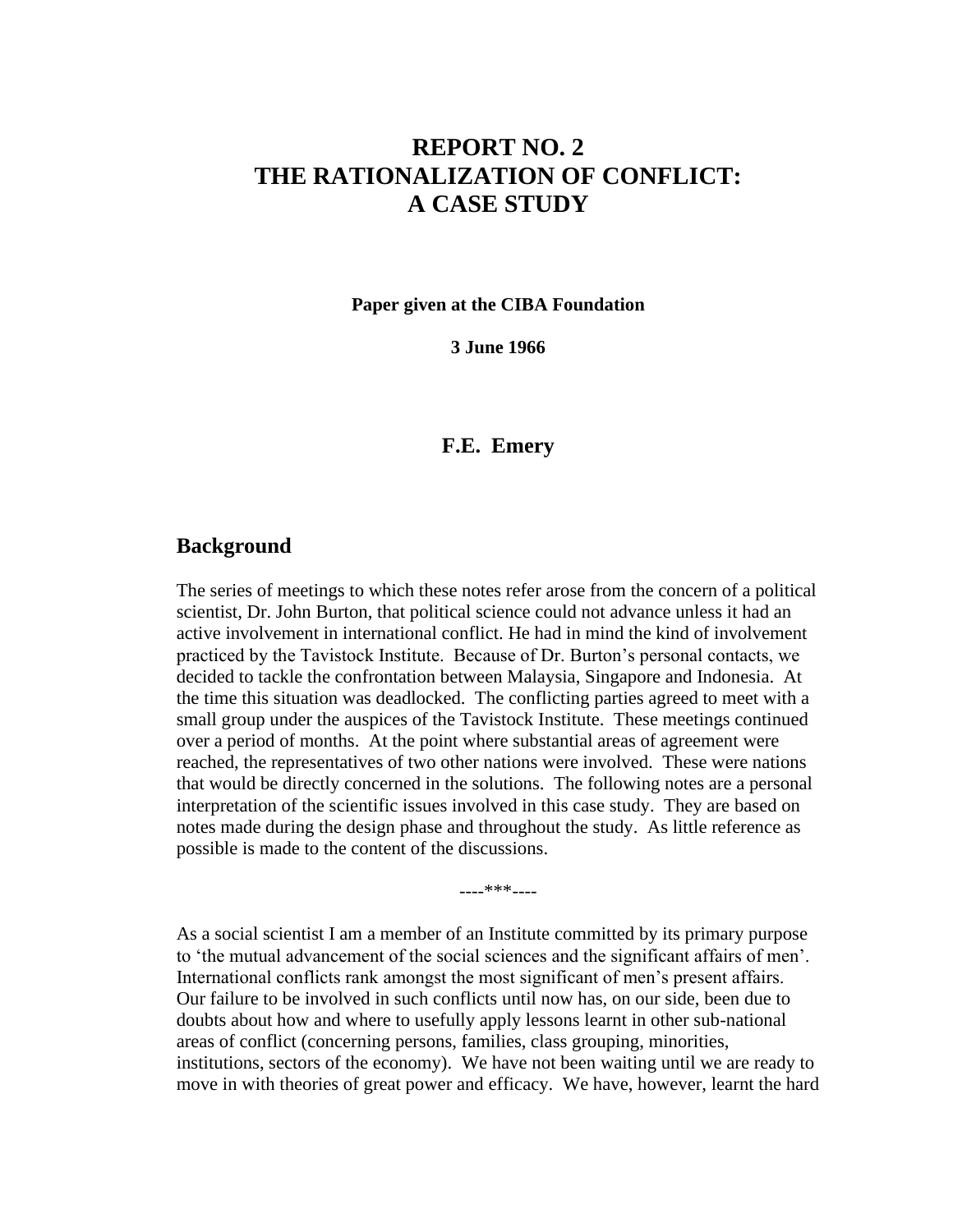way that very special conditions of support, forbearance and protection are required to nurture social scientific knowledge in a virgin field. Until now these conditions have not been offering in the international sphere, at least for us. The conditions I have mentioned cannot be stably based on the character and perspicacity of leaders involved in international conflict. If these conditions are to be achieved, then social scientists must offer to enter into certain obligations. If these conditions are to be sustained, the social scientists must be seen to fulfill these obligations. At least this is how my colleagues and I interpret our experience.

Together with C. West Churchman, I have, in the context of an international conference of operational researchers and social scientists, tried to spell out the basic obligations. From these two different backgrounds of experience we concluded:

- a. that if one acts simply within the framework of the obligations that one has to his scientific discipline, then there is little chance either that he will adapt his theory to the realities of conflict, or that what he has to say will find any hearing and hence any test out from those who bear the burden of the conflict;
- b. that if one acts as if obligated to one of the conflicting parties, then he can act only to effect the means of conflict; he will be powerless with respect to the conditions determining the conflict;
- c. that one can accept obligations to the parties of a conflict only insofar as these are obligations to which they are similarly committed because the obligations are to some human grouping that includes all parties and the would be researchers.

Finding the larger community of interest can be a serious research problem. It is dangerously misleading to refer the conflict to such a high level of abstraction as mankind at large. In our past experience we have found it best to take the next higher level of social organization as the common reference point. In this particular instance we took the regional entity that these parties had themselves earlier identified as Maphilindo. This was not achieved simply by clever analysis and foresight. As I recollect, we had only half grasped the answer before it emerged in conferences. For the social scientists this meant that they had to discipline their own tendencies to think as Britishers, Australians, etc. It is, however, not easy nor even pleasant to contemplate that one might be acting in ways that would be judged treasonable by one's own nation. Perhaps a social scientist should be above such matters; I don't think so. For myself I took the position that if the solutions to the regional problems tended to create conflict with Australian interests, then after helping them arrive at their best solution, but not before, I would feel free to explicitly discard my obligations to the region and if necessary contest those solutions within the context of Australian interests. This is not a fully thought out solution.

The problems of value orientation are only one aspect of getting to grips with international conflicts. There are two other aspects that need discussion: (1) the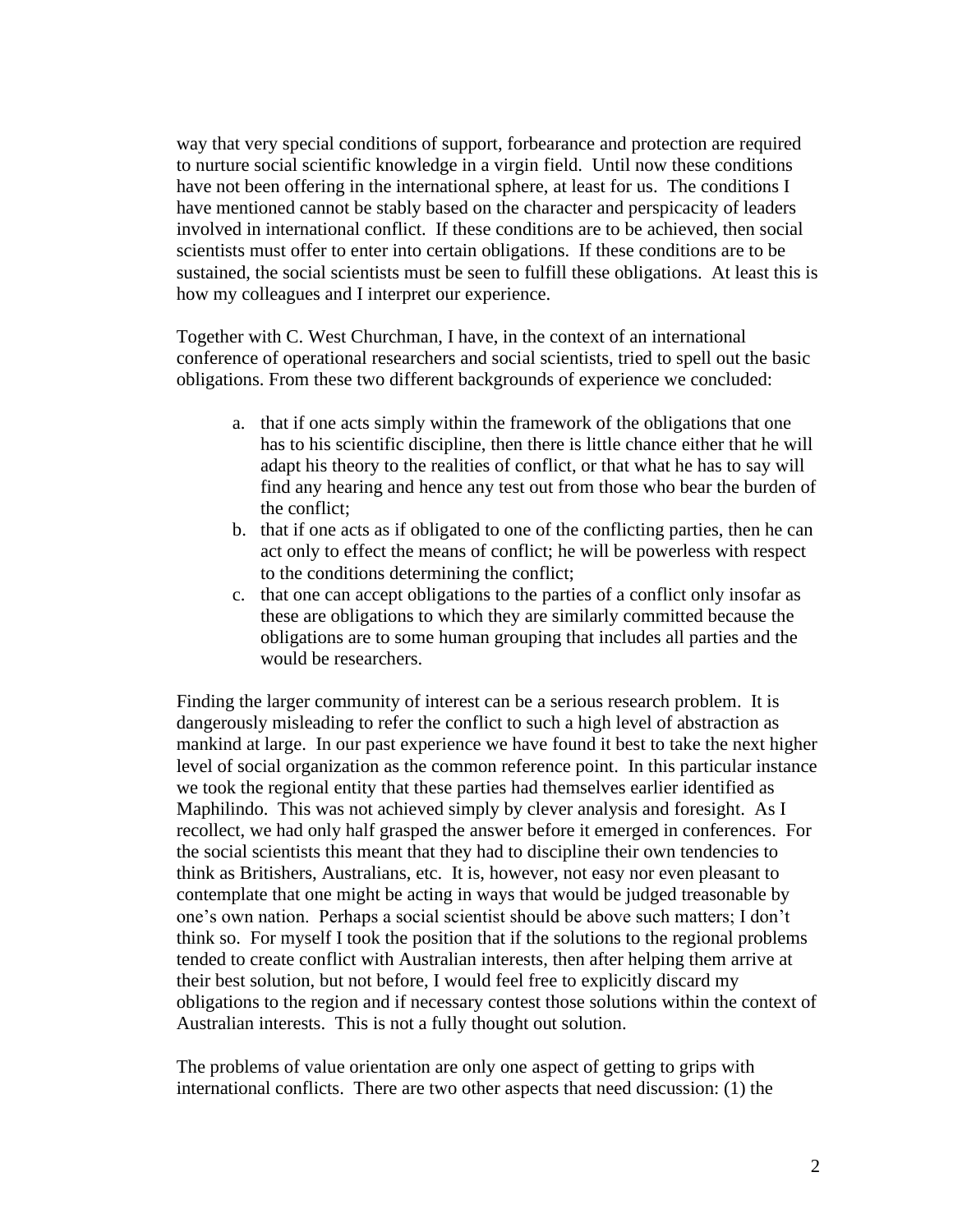protection required if the parties in conflict are to be able to explore positions, attitudes, etc. which are not directly helpful, and which may in fact hinder the pursuance of their conflict; (2) the positive contributions that may be made by the social scientists.

Let me start with the positive contributions. These seem to be threefold and all stem from the independence and objectivity of the social scientists qua social scientists and their professional knowledge and competence:

- 1. Helping to conduct a joint exploration or search and to sustain it in the face of hostile attitudes between the conflicting parties. That the parties were willing to come together was evidence of some forces toward cooperation but at a number of points their ambivalence emerged and had to be contained. The broad principles for conducting a search with conflicting parties include:
	- (a) the direction and the pace of the search must be guided by the wishes of the parties and the relative strength of their momentary tendencies toward and away from subject areas. Whether the social scientists are active or passive should depend on these wishes and tendencies;
	- (b) when the tendency is to dwell on and even exacerbate conflicts, the social scientists must adopt the passive role of a sounding board. By not rushing in to seek rationality in the partisan arguments and by avoiding immoderate expressions of concern they will enable such outbursts to be more readily contained and passed by;
	- (c) active help can be given when the social scientists sense a willingness to explore matters on which the parties have not got prepared public positions. However, sudden, too strong, or persistent urgings away from the public positions can reflect on the genuineness of the scientists' concern with the national interests of the conflicting parties. Because he is not burdened with these national interests, the social scientist must take a cautious step-by-step approach. Each step will probably be less than he wishes would be possible.

From our notes on the conference proceedings it is possible to detect a number of occasions where mistakes were made about each of these principles. In each case time was lost in recovering rapport. The mistakes were particularly frequent in the first meetings when rather too many social scientists were present, with the consequent incitement to play to the scientific gallery. Amongst the mistakes were attempts to lead the parties into areas that they did not wish to discuss.

2. Helping to shape the emerging views and perceptions into a 'theory' of the conflict. This theory should constitute an argument about the objective content of the conflict and hence provide the essential framework for the next stage. The social scientists should be able to guide this task with their knowledge of what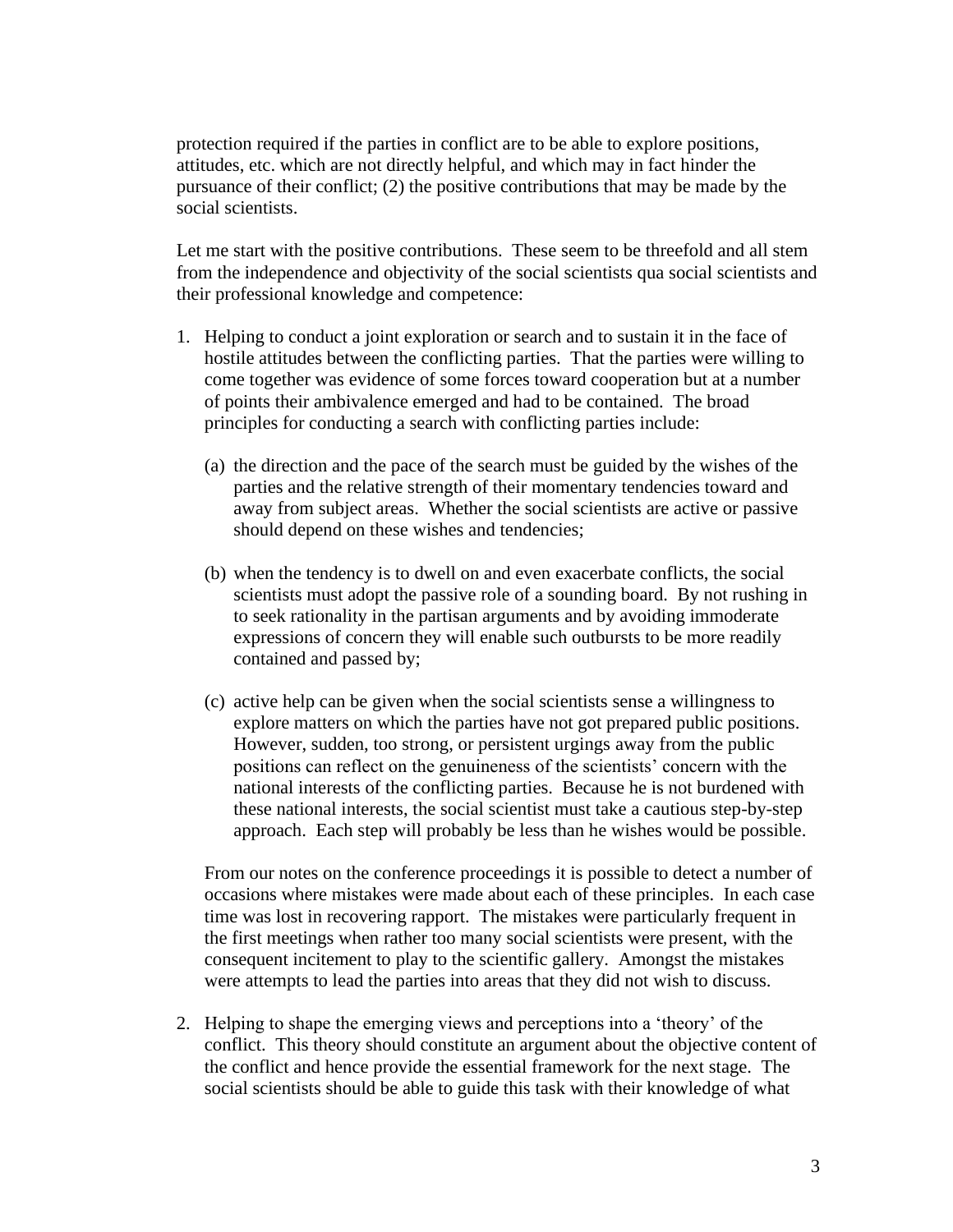constitutes a scientific exploration. The more knowledge they have of the area, the more they are potentially able to guide the process toward an objective theory. It is essential, however, that the theory be not only basically true but also accepted as such by the conflicting parties. Without their acceptance, no theory could provide a framework for investigating solutions. However, a theory is not only a most potent instrument for revealing possible solutions but is potentially dangerous in that it may commit one or both parties to 'cures that are worse than the disease'. We had one very angry scene when it was felt that some scientists wanted to build in the communal problem as part of the basic theory of the conflict. In this as in the other tasks, the scientists must be guided by the conflicting parties.

3. Guiding the conflicting parties toward solutions that offer the greatest convergence of interests. While this is the fruitful stage there is no question of simply working through the first two and then concentrating on finding solutions. It is most likely that the discussions will continually shift back and forth between stages. There is a basic principle that should guide the search for solutions. This has been formulated by Kurt Lewin in the social sciences, and Liddell Hart in military theory as the principle of indirect approach: "Its fulfillments seem to be the key to practical achievement in dealing with any problem where the human factor predominates, and a conflict of wills tends to spring from an underlying concern for interests. In all such cases the direct assault of new ideas provokes a stubborn resistance, thus intensifying the difficulty of producing a change of outlook. Conversion is achieved more easily and rapidly by unsuspected infiltration of a different idea or by an argument that turns the flank of instinctive opposition." (p. viii) In practice this principle has to be supplemented with another. It clearly warns against a bull at the gate assault on those areas that have been publicly defined as the focus of the conflict. One may even start as we did with explicit recognition that these particular conflicts may be unavoidable. However, if one does not start with these areas, where amongst all the others does one start? The supplementary principle which we formulated during the design of this series of conferences was to search for a fulcrum (or key link) in the most relevant area closest to the conflict areas. Two concurrent judgements were required – relevance and proximity. Relevance was to be assessed in terms of the convergence of the interests of the conflicting parties. This is not an entirely novel principle. It is implicit in Wertheimer's discussion of 'recentring' as the key to productive problem solving (in human as well as cognitive problems). By finding such an off-centre area, we hoped to get some creative thinking and to effectively restructure the way the contestants looked at the prime conflicts. With this change the prime conflicts might well be susceptible to resolution. In fact, this is what occurred. Despite the principle, some of the social scientists attempted to tackle directly the key conflict area of Sabah and Sarawak. As could be expected, that evoked strong attempts to justify the public positions taken by each nation. Progress was made only when the focus of discussion was shifted to the problems concerned with the presence of the British Strategic Reserve based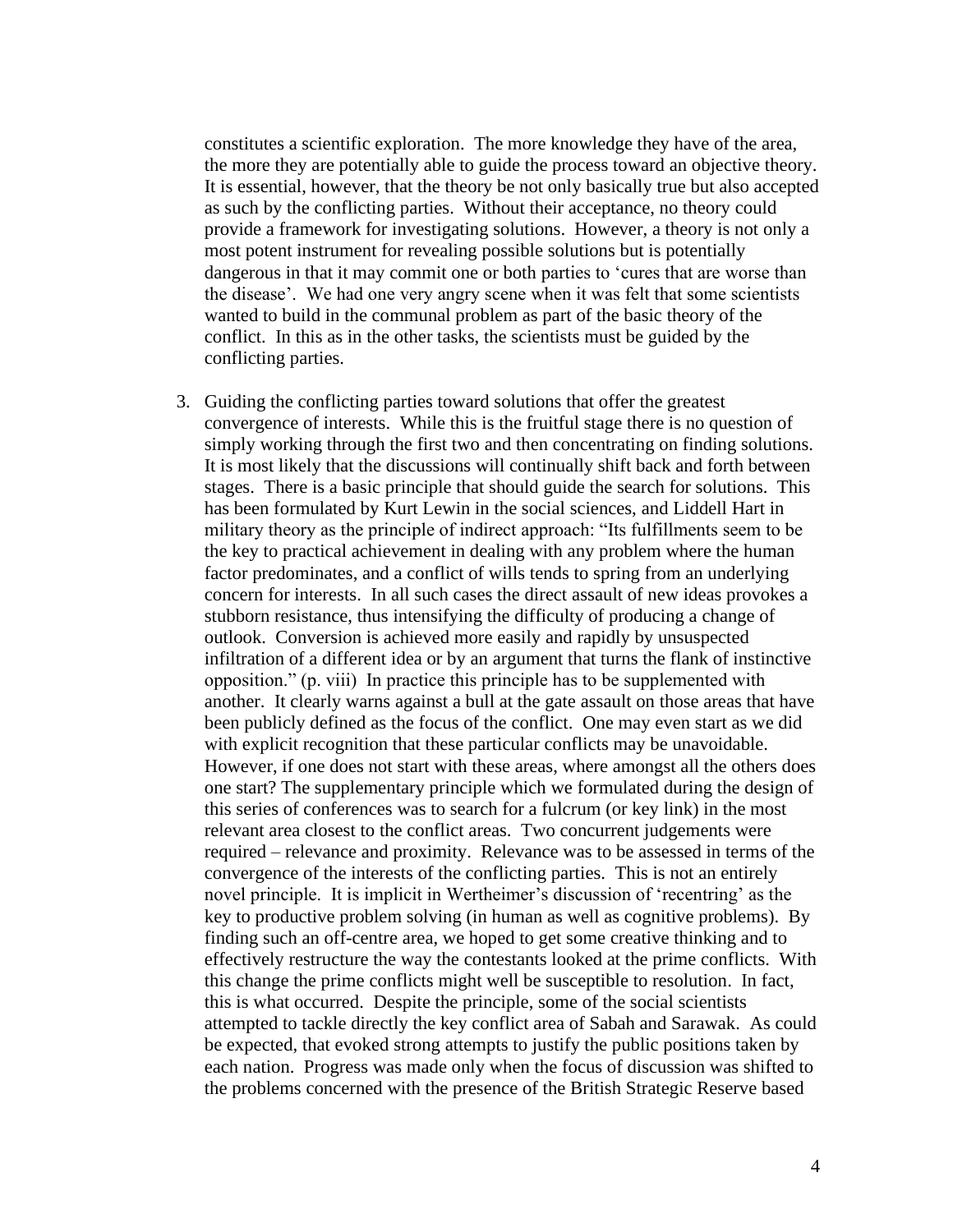on Singapore and Malaya. This effectively re-centred the problem and led quite quickly to a resolution of the conflict. In the new context, the parties have had little difficulty in agreeing to a solution to even the apparently insoluble confrontation over Sabah and Sarawak. In this stage also it is necessary to be guided by the tendencies of the conflicting parties. One social scientist attempted to hasten convergence by a tour de force that would have had each party list its pay-offs, as in bargaining. This was firmly rebuffed.

At this point we can turn from the positive ways in which the social scientists can contribute to conflict resolution to the conditions needed in order to make the contribution. We have already discussed the question of values; beyond that there are at least two main conditions that must be met if effective search is to occur:

- (i) protection from public perusal;
- (ii) freedom from decision making.

The reasons for the first condition are probably obvious. Positions taken in public are a major factor in mobilizing political support and opposition. Once mobilized, these forces cannot be readily shifted to support new positions. Even to be seen questioning one's position in public can have serious political consequences and in a conflict situation will invite one's opponents to exploit the temporary weakness. To enable free and flexible exploration we felt it necessary to enforce conditions of secrecy and to prepare a cover story in case of any breach of secrecy. These had to be seen as adequate by the conflicting parties.

The reasons for the second condition may be a little less obvious. Our past experience with designing and running search conferences had convinced us that if people discuss with a view to themselves reaching agreed decisions then they will restrict discussion to those matters which are seen to have a significantly probable contribution to the decision. If they are to be led to explore 'mere possibilities', then decision making must be firmly exported to some other setting. The only decisions left to the meetings were agreements about what to explore and when. Even decisions about what should be communicated to the governments had to be left to the personal discretion of the participants.

The points made above do not need to be summarized. However, in considering them it should be borne in mind that they reflect a very small portion of the social scientific knowledge and experience that could theoretically be brought to bear on international conflicts. Further, such participative case studies would seem to be the most hopeful way of testing and extending our knowledge and of course the ability of social scientists to be even more helpful. One last issue should be raised. How can such exercises as this aid political science? As can be seen from the above notes, the key theoretical matters do not specifically concern political science. However, participation with politicians in constructing a theory of a conflict in which the latter are deeply involved can provide an acid test for